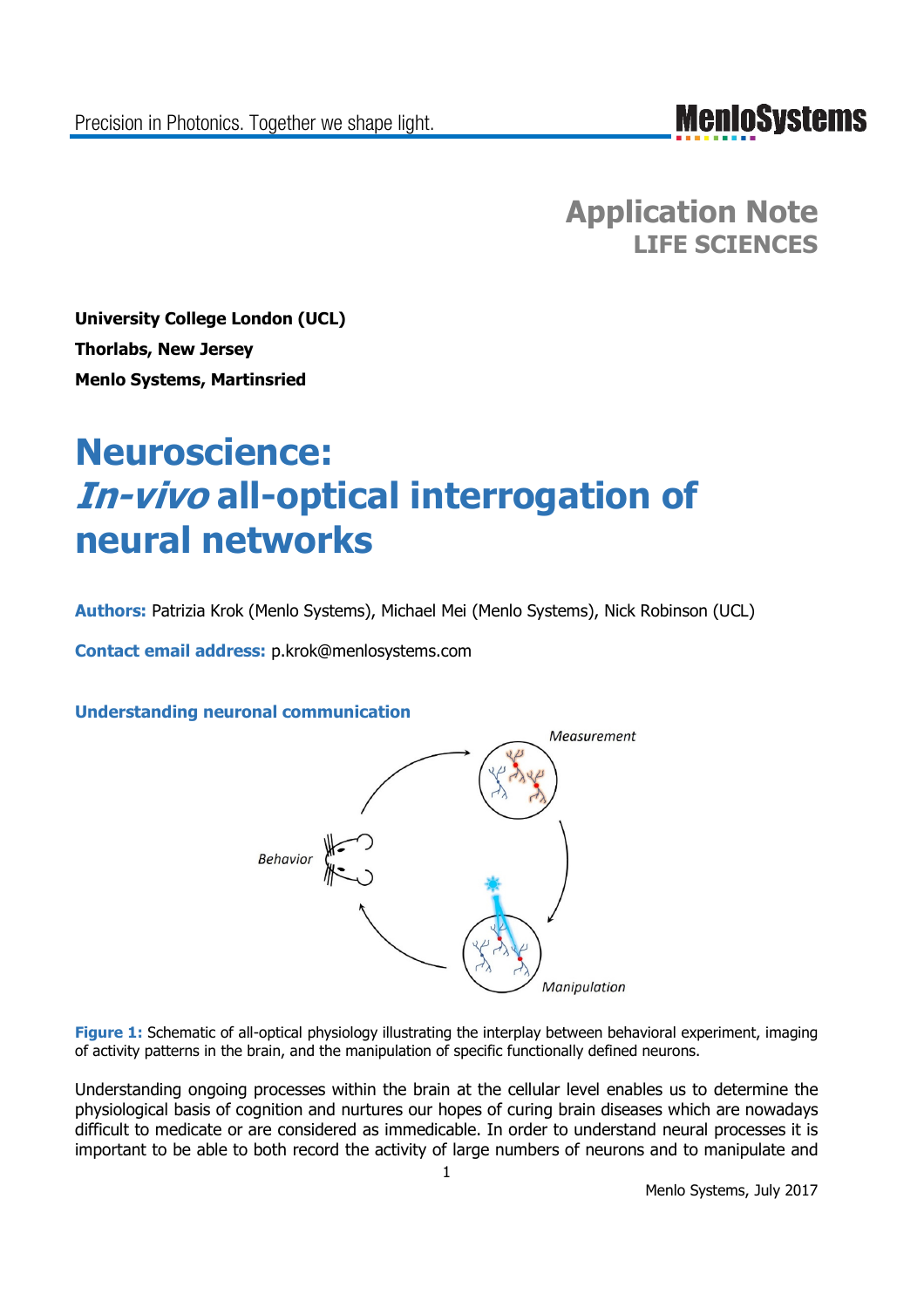# **MenIoSystems**

probe that activity to uncover functional network structure and links to cognition and behavior. In a groundbreaking experiment neuroscientists from the group of Professor Michael Häusser at University College London have succeeded in observing and controlling the activity of defined cell types at an unprecedented level. The underlying learning loop includes behavioral tasks, imaging of activity patterns in the brain, and replaying the same patterns in the identified specific functional neurons (Fig. 1). Cellular resolution functionally defined optogenetics has thus moved from being a 'dream experiment' to a real application, enabling a deeper insight into neuronal communication.

### **Deep tissue imaging and photostimulation**

Although the basic mechanism of neural activity is well understood, the complex interconnection of specific neurons or groups of neurons, and the behavioral pattern they are linked to, require novel and interdisciplinary techniques of investigation. Häusser et al. have managed to observe the activity of a large population of single neurons and to manipulate them to determine the extent to which their action is reproducibly linked to a behavioral output.



**Figure 2:** Experimental setup with the Thorlabs Bergamo multiphoton fluorescence microscope in rotated geometry. In the background is the stimulating BlueCut laser from Menlo Systems.

Neurons communicate with one another through electric potentials migrating as a signal along the cell membrane. The level of positively and negatively charged ions present in and around the cells control their activity. When an action potential is triggered  $Ca<sup>2+</sup>$  ions flow through channels in the membrane into the neuron. Häusser et al. genetically modified the brain of a mouse, inserting two different proteins, a calcium sensitive fluorophore and a light sensitive ion channel. The calcium sensor allows microscopic visualization of neural activity, since its fluorescence is significantly increased in the presence of  $Ca^{2+}$  ions. The ion channel which is inserted into the cell membrane can be optically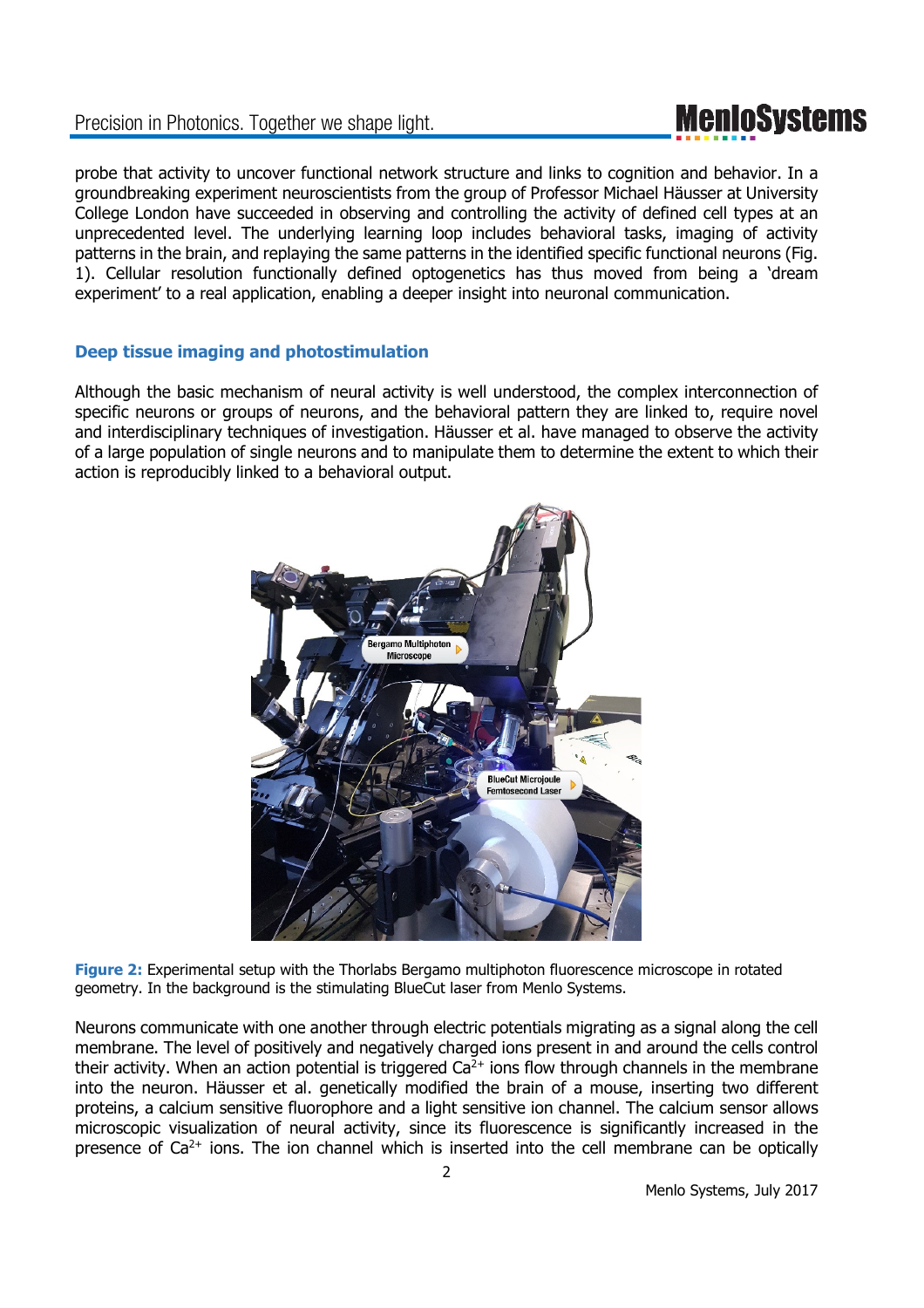## **MenIoSystems**

triggered to cause Na<sup>+</sup> ions to flow into the cell, resulting in a neural action potential. The action potential then opens voltage gated  $Ca^{2+}$  channels,  $Ca^{2+}$  ions flow into the cell and increase the fluorescence, allowing the success of the stimulation to be confirmed.



**Figure 3:** Menlo Systems' BlueCut microjoule femtosecond fiber laser used for photostimulation.

In collaboration with Thorlabs the Häusser group has developed a setup for *in-vivo* photoactivation of specific functional neurons and simultaneous imaging of their activity (Fig. 2). It is using **Thorlabs'** fully rotatable **Bergamo** multiphoton microscope for 2-photon imaging of brain tissue at a laser wavelength suited to the calcium sensing fluorophores, enabling the recording of >1000 neurons in one field of view. For photostimulation of the light sensitive ion channel at a different wavelength they coupled the output from **Menlo Systems' BlueCut** microjoule femtosecond fiber laser (Fig. 3) into the microscope such that the activity of the neurons can be simultaneously controlled without interfering with the optical recording.



**Figure 4:** Stimulation light path with spatial modulator which the BlueCut laser is integrated into.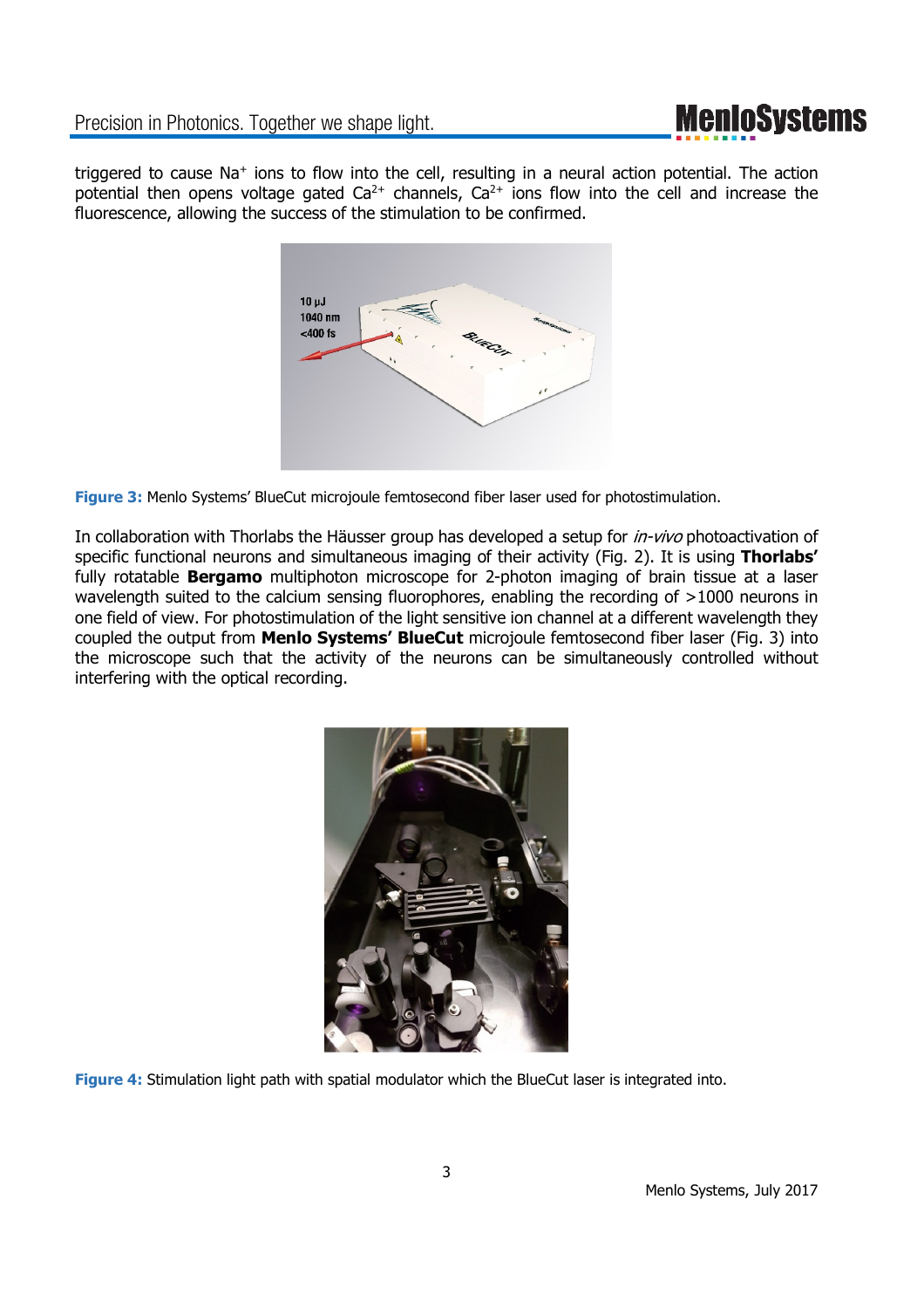## **MenIoSystems**



**Figure 5:** In-vivo 2-photon fluorescence image of a mouse brain. The calcium indicating protein is fluorescent in the green channel, the light sensitive ion channel is labelled with the red fluorescent mcherry protein in order to help identify the cells to be targeted by the stimulation laser. The 100 numbered circles mark target neurons.

The stimulation light path utilizes a spatial light modulator (Fig. 4) to shape the laser beam into the specific pattern required to target a certain population of neurons (Fig. 5). In this way, the neural computation can be causally probed within a brain region and the specific activity patterns of certain neurons can be linked to the behavioral output of the animal (see Fig. 1). The stimulating laser power, duration, and temporal pattern can be set to drive very well defined activity patterns in the targeted neurons.

### **Photons triggering action potentials during a virtual reality task**

(Video available online)

With the novel photostimulation and imaging setup the UCL researchers are pioneering in the field of targeted optogenetics. Here they demonstrate the selective activation of 100 neurons in the brain of an awake and behaving mouse. The animal's running activity is coupled to movement around a virtual reality environment, allowing animals to perform complex spatial tasks while being head fixed to enable effective and accurate imaging and stimulation. In the current example the neural activity is triggered through exposure to femtosecond pulses at 1040 nm wavelength at an average power of 6 mW per cell, the duration of the exposure was 100 ms. Since the photoactivation process is based on multiphoton absorption of the NIR wavelength laser, the resulting high spatial resolution ensures the ability to address selected neurons without effecting neighboring cells. Watch the video above to see the average fluorescence response of the calcium sensitive protein to ten stimulation cycles.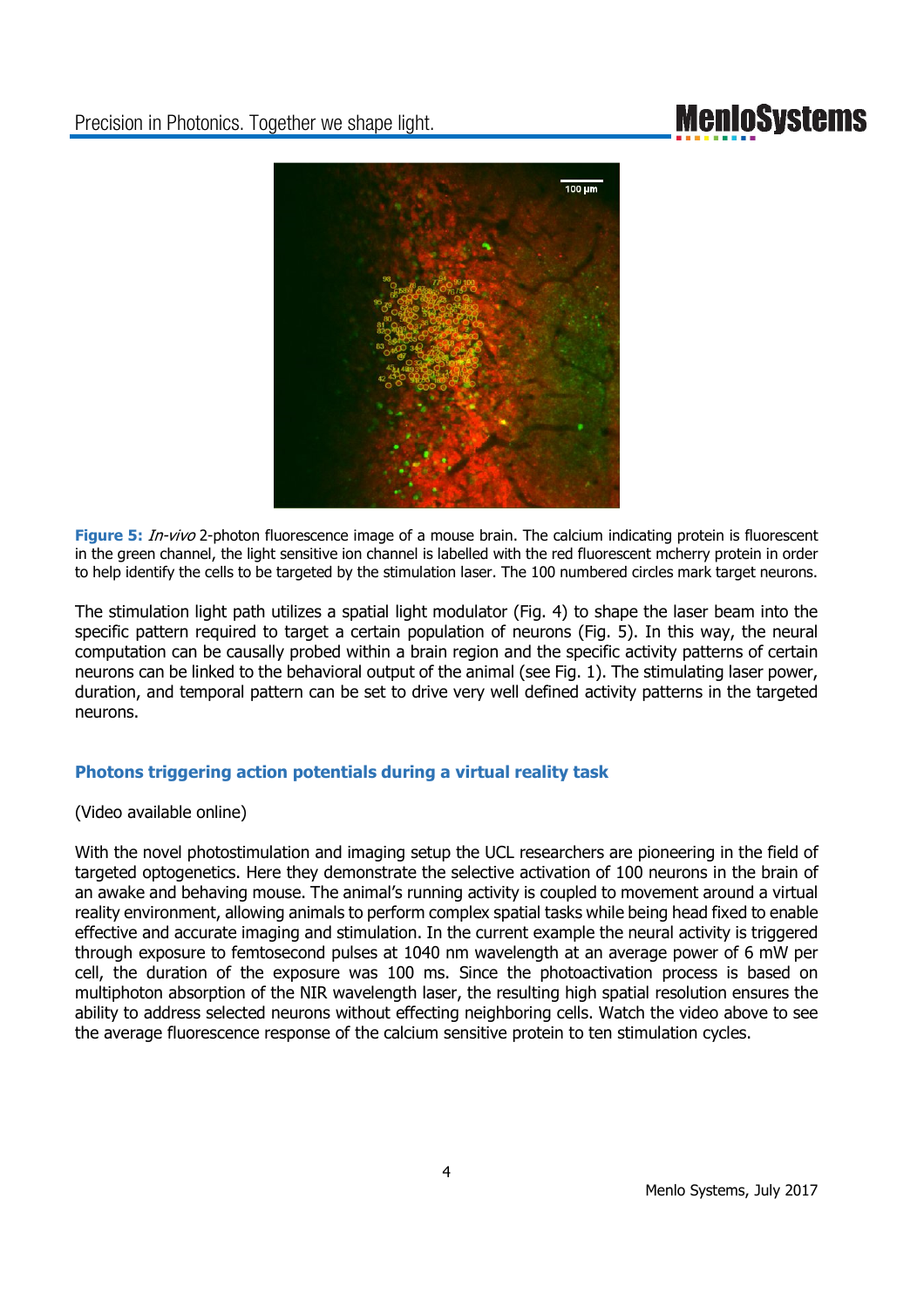## **MenIoSystems**



**Figure 6:** Fluorescence increase of brain cells 0.3s after photostimulation, average over 10 stimulation cycles.



**Figure 7:** Temporal evolution of the fluorescence increase in 100 individual cells (grey) and the average signal (black) after photostimulation (blue bar).

In order to isolate the effect of the stimulus on the cell activity the change in fluorescence (∆F) is divided by the fluorescence (F). The image in figure 6 captures the average ∆F/F 0.3 s after photostimulation. Figure 7 reveals the temporal progress of the fluorescence increase ∆F/F in each cell resulting from the stimulating laser pulse. On average the signal increases by more than 130 %.

The technique being developed by Prof. Häusser's group promises to enable great progress in neuroscientific research. Thorlabs and Menlo Systems feel honored to be making a contribution to such a meaningful achievement and are grateful for the opportunity to prove the excellent performance of their products.